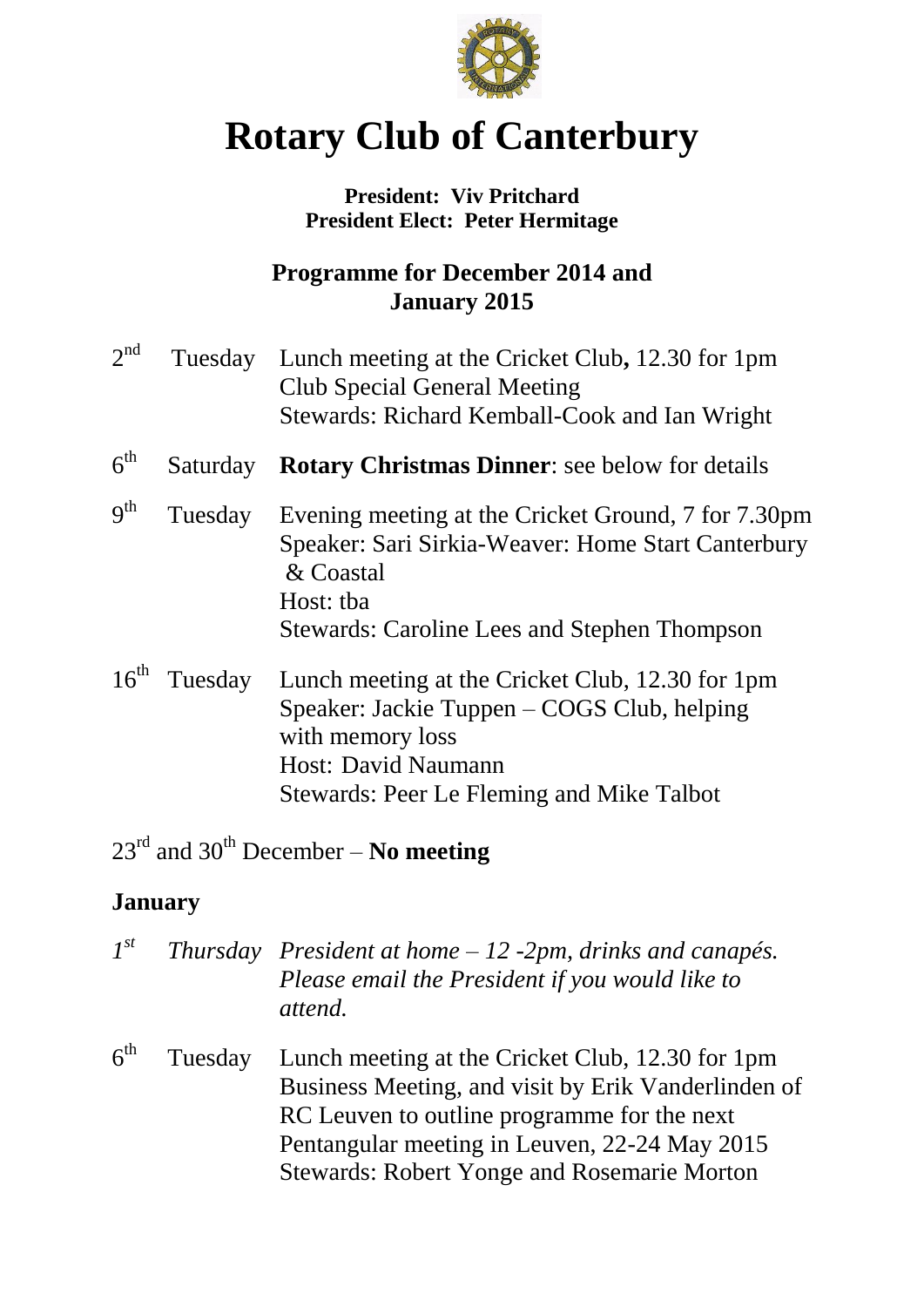## **January** contd.

| $13th$ Tuesday | Evening meeting at the Cricket Club, 7-7.30pm<br>Speaker: Peter Hermitage (Reflections - with slides)<br>Host: The President<br>Stewards: Farrukh Hussain and Martin Ward |
|----------------|---------------------------------------------------------------------------------------------------------------------------------------------------------------------------|
| $20th$ Tuesday | Lunch meeting N.B. at Abbots Barton Hotel, 12.30                                                                                                                          |
|                | for $1pm - Price \pounds16.00$                                                                                                                                            |
|                | Speaker: Valerie Ainscough (The Edge of the World                                                                                                                         |
|                | - St. Kilda - with Powerpoint)                                                                                                                                            |
|                | Host: tba                                                                                                                                                                 |
|                | <b>Stewards: David Lewis and Leslie Stephenson</b>                                                                                                                        |
| $27th$ Tuesday | Lunch meeting at the Cricket Club, 12.30 for 1pm                                                                                                                          |
|                | Speaker: tba                                                                                                                                                              |
|                | Host:                                                                                                                                                                     |
|                | <b>Stewards: Marjorie Lyle and Alastair Scott</b>                                                                                                                         |
|                |                                                                                                                                                                           |

#### **Future dates**

**Saturday, 6th December –** collecting for the Lord Mayor's Christmas Gift Fund in the High Street, 9am -5pm.

**Saturday, 6th December –** Rotary Christmas Dinner at Darwin College, 6.15 for 7pm. Guests of Honour are Lord and Lady Carey. For bookings contact Robert Boyd Howell.

**28th March 2015 – Top Choir Kent –** please put this date in your diaries!

**Tuesday, 31<sup>st</sup> March** – Special Guest Night to celebrate 90<sup>th</sup> Birthday of Canterbury Inner Wheel

#### **Rotary News**

#### **Attendance at Meetings**

Members can claim an attendance if they have attended a meeting at another Rotary Club or a committee of this Club. In order to record this attendance, the attendance sheet signed by all members at meetings will have a column added in which these extra attendances can be registered.

Peter Hermitage Chairman, Club Service Committee